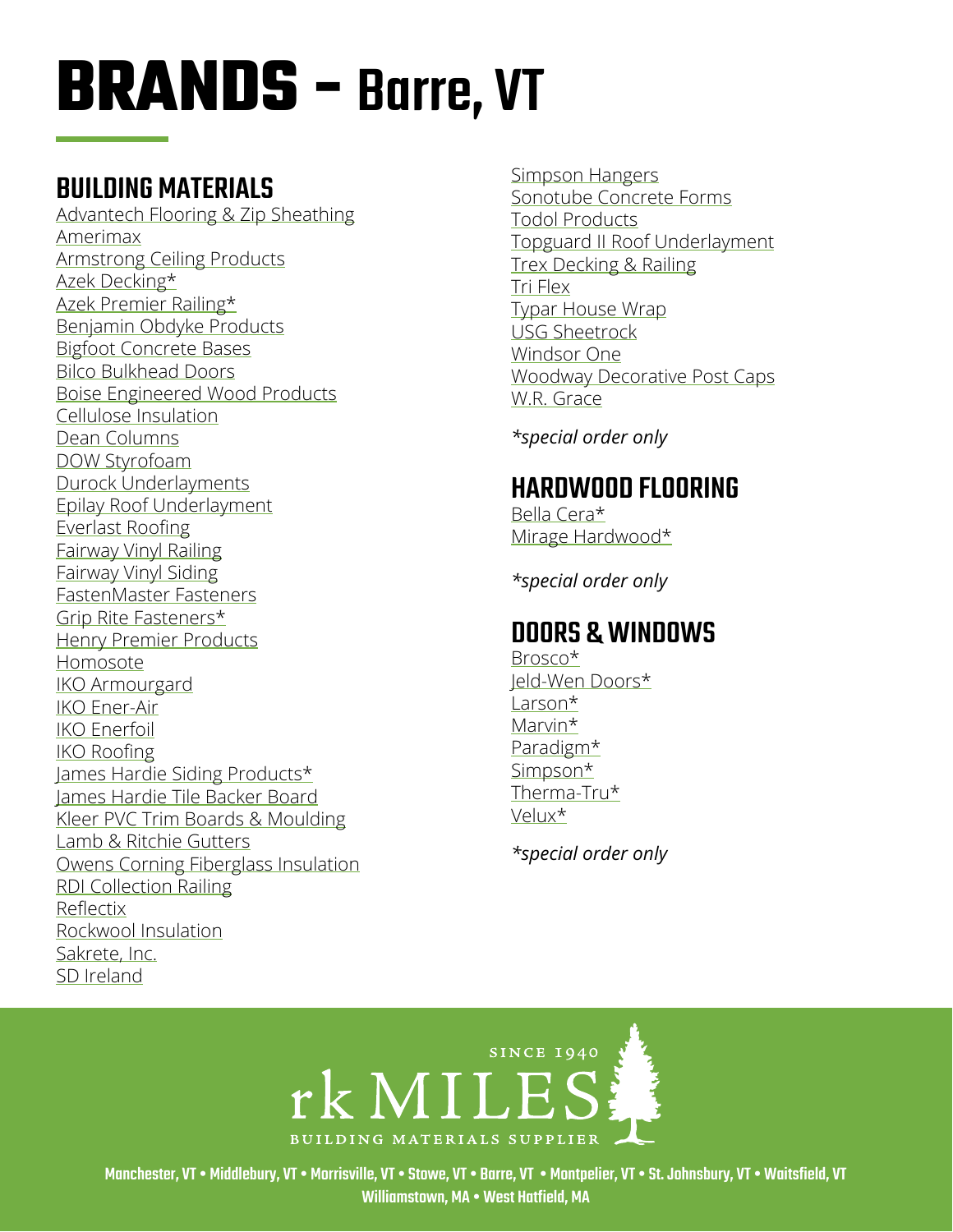#### DECORATIVE HARDWARE

[Baldwin](http://www.baldwinhardware.com/home.aspx)\* [Delaney](https://delaneyhardware.com/)\* [Emtek\\*](http://www.emtekproducts.com/) [Schlage](https://www.schlage.com/en/home.html)\*

*\*special order only*

### MILLWORK

[Crown Heritage Stairs\\*](http://crownheritage.com/Products) [Turncraft Columns\\*](https://turncraft.com/) 

*\*special order only*

## HARDWARE

[Acorn Hardware](http://www.acornmfg.com/) [Amerock](https://www.amerock.com/) [Baldwin\\*](https://www.baldwinhardware.com/) [Bona Floor Care](https://us.bona.com/bona-clean.html?healthy_home&gclid=EAIaIQobChMIpfftyOHn7wIVV8DICh2CgQZ1EAAYAiAAEgJNUPD_BwE) [Century Wire](https://www.centurywire.com/) [Closet Maid](https://closetmaid.com/webapp/wcs/stores/servlet/en/closetmaid-us) [Dow Spray Foam](https://www.dow.com/en-us/market/mkt-building-construction/sub-build-wall-systems-insulation-facade/app-build-wallinsulation-spray-foam.html) [Emtek\\*](https://emtek.com/) [FastenMaster Fasteners](https://www.fastenmaster.com/) [First Alert](https://www.firstalert.com/)  [Gorilla Products](https://www.gorillatough.com/) [GRK Fasteners](https://www.grkfasteners.com/) [Imperial Blades](https://imperialblades.com/) [Knape & Vogt](https://www.knapeandvogt.com/) [Master Lock](https://www.masterlock.com/) [National Hardware](https://www.national-hardware.com/) [Panasonic Fans](https://na.panasonic.com/us/home-and-building-solutions/ventilation-indoor-air-quality/ventilation-fans) [Rubbermaid](https://www.rubbermaid.com/) [Schaub\\*](https://schaubandcompany.com/) [Razorback Tools](https://www.razor-back.com/) [Selkirk](http://www.selkirkcorp.com/) [Top Knobs\\*](https://www.topknobs.com/)

#### TOOL VENDORS

[3M](https://www.3m.com/) [Arrow](https://arrowfastener.com/) [Bosch Power Tools](http://www.boschtools.com/products/tools/Pages/BoschProductCategory.aspx) [DeWalt](https://www.dewalt.com/) **[Estwing](https://www.estwing.com/)** [Fein](https://fein.com/en_us/) [Freud](https://www.freudtools.com/) [Imperial Blades](http://www.imperialblades.com/) [Irwin](https://www.irwin.com/) [Kreg](https://www.kregtool.com/) [Lenox](https://www.lenoxtools.com/Pages/Home.aspx) [Makita](https://www.makitatools.com/) [Marshalltown Tools](https://marshalltown.com/) [Milwaukee](https://www.milwaukeetool.com/) [Paslode](https://www.paslode.com/) [Ramset](https://www.ramset.com/) Powder Actuated Tools [Senco](https://www.senco.com/default.aspx) [Stabilia](http://www.stabila.com/) **[Stanley Bostitch](https://www.bostitch.com/)** [Stanley Tools](https://www.stanleytools.com/)

*\*special order only*

### KITCHEN & BATH CABINETRY & VANITIES

[Aristrokraft Contractors Choice\\*](https://www.aristokraft.com/) [Crystal\\*](https://crystalcabinets.com/portfolio/)  [Woodland\\*](https://woodlandcabinetry.com/) [Marsh Furniture\\*](https://www.marshfurniture.com/)

[Wolf](https://www.wolfhomeproducts.com/kitchencabinetry) Classic\*

*\*special order only*



Manchester, VT • Middlebury, VT • Morrisville, VT • Stowe, VT • Barre, VT • Montpelier, VT • St. Johnsbury, VT • Waitsfield, VT Williamstown, MA • West Hatfield, MA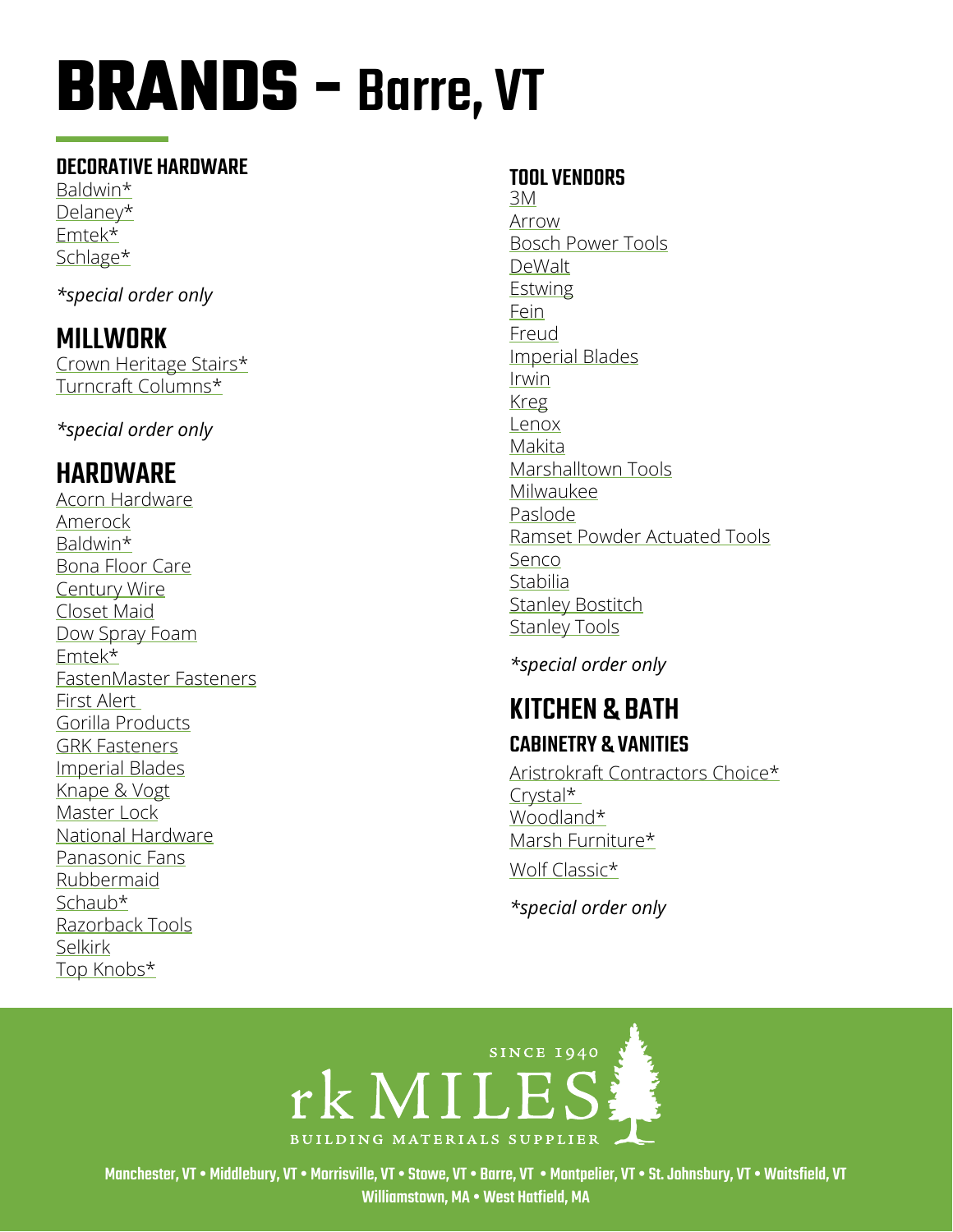### **KITCHEN & BATH CONT'D.... VANITIES**

Bertch Bath\* IS International Kohler\* The Majestic Bath\*

\*special order only

#### **COUNTERTOPS**

 $Cambra*$ Corian $*$ Silestone\* Wilsonart Laminate\* Zodiag\*

\*special order only

#### **PLUMBING**

Artisan Sinks\* Delta\* Franke\* Kohler\* Moen\* Swanstone\*

\*special order only

#### **DECORATIVE HARDWARE**

Amerock\* Emtek\* Schaub & Company\*

\*special order only

#### **CAULK**

**Big Stretch** Dap Geocel **GE Silicone** Lexel Kleer Liquid Nails Loctite Power Grab **OSI** Phenoseal PL Titebond

**CLEAR FINISHES** Minwax Polyurethanes **VT Natural Coatings** 

#### **LEAD WORK PRODUCTS**

**Twek Suits** Zip Wall System

**PAINT SUNDRIES & TOOLS Hyde** Purdy **Wooster Brushes** 

**STAINS - INTERIOR Minwax Stains VT Natural Coatings** 

**STAINS - EXTERIOR VT Natural Coatings** 



Manchester, VT • Middlebury, VT • Morrisville, VT • Stowe, VT • Barre, VT • Montpelier, VT • St. Johnsbury, VT • Waitsfield, VT Williamstown, MA . West Hatfield, MA